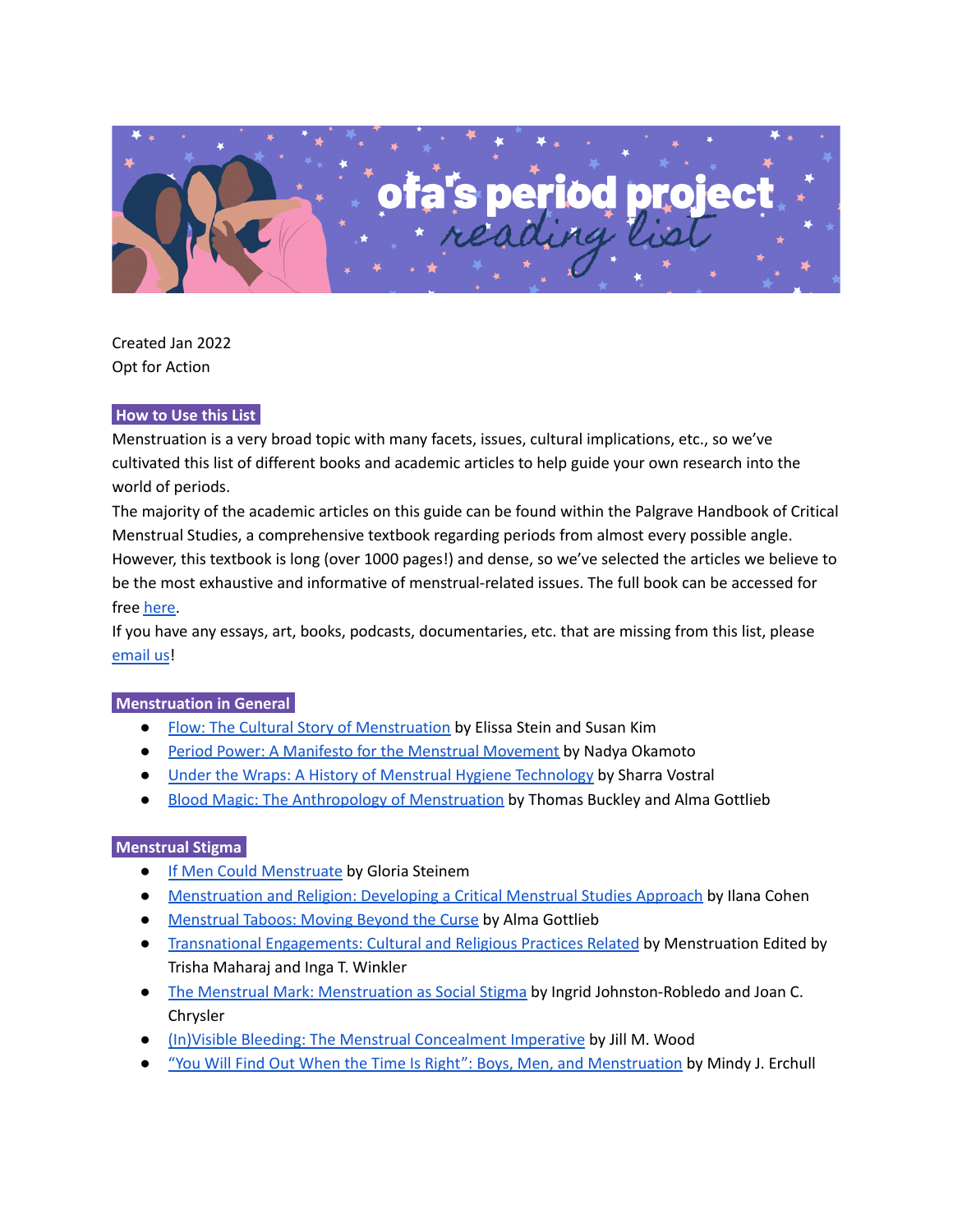## **Period Poverty.**

- The Realities of Period Poverty: How Homeless Shapes Women's Lived [Experiences](https://link.springer.com/chapter/10.1007/978-981-15-0614-7_4) of [Menstruation](https://link.springer.com/chapter/10.1007/978-981-15-0614-7_4) by Shalini Vora
- Opinion: Prisons that Withold Menstrual Pans [Humilitate](https://www.ncbi.nlm.nih.gov/books/NBK565618/) Women and Violate Basic Rights by Chandra Bozelko
- Addressing [Menstruation](https://pubmed.ncbi.nlm.nih.gov/33347190/) in the Workplace: The Menstrual Leave Debate by Rachel B. Levitt and Jessica L. Barnack-Tavlaris

## **Policy.**

- Policy and Practice Pathways to Addressing Menstrual Stigma and [Discrimination](https://link.springer.com/chapter/10.1007/978-981-15-0614-7_38) by Archana Patkar
- U.S. Policymaking to Address [Menstruation:](https://scholarship.law.wm.edu/cgi/viewcontent.cgi?article=1501&context=wmjowl) Advancing an Equity Agenda by Jennifer Weiss-Wolf
- Periods Gone Public: Taking a Stand for [Menstrual](https://www.google.com/books/edition/Periods_Gone_Public/rzyCDwAAQBAJ?hl=en&gbpv=0) Equity by Jennifer Weiss-Wolf

# **Menstrual Health.**

- [Premenstrual](https://pubmed.ncbi.nlm.nih.gov/33347177/) Syndrome and the Myth of the Irrational Female by Sally King
- Learning About What's "Done There": Body Image Below the Belt and [Menstrual](https://pubmed.ncbi.nlm.nih.gov/33347189/) Education by Margaret L. Stubbs and Evelina W. Sterling
- Mapping the Knowledge and [Understanding](https://reproductive-health-journal.biomedcentral.com/articles/10.1186/s12978-017-0293-6) of Menarche, Menstrual Hygiene and Menstrual Health Among Adolescent Girls in Low- and [Middle-Income](https://reproductive-health-journal.biomedcentral.com/articles/10.1186/s12978-017-0293-6) Countries by Venkatraman Chandra-Mouli and Sheila Vipul Patel
- Toxic Shock Syndrome and Tampons: the Birth of a [Movement](https://www.ncbi.nlm.nih.gov/books/NBK565591/) and a Research 'Vagenda' by Nancy King Reame

## **Human Rights.**

- The Human Rights of Women and Girls with Disabilities: [Sterilization](https://pubmed.ncbi.nlm.nih.gov/33347162/) and Other Coercive Responses to [Menstruation](https://pubmed.ncbi.nlm.nih.gov/33347162/) by Linda Steel and Beth Goldblatt
- Why We Started Talking About [Menstruation—Looking](https://pubmed.ncbi.nlm.nih.gov/33347159/) Back (and Looking Forward) with the UN Special [Rapporteur](https://pubmed.ncbi.nlm.nih.gov/33347159/) on the Human Rights to Water and Sanitation by Virginia Roaf and Catarina de Albuquerque

## **Periods, Gender, and Sexuality.**

- Navigating the Binary: A Visual Narrative of Trans and Genderqueer [Menstruation](https://link.springer.com/chapter/10.1007/978-981-15-0614-7_7) by S. E. Frank and Jac Dellaria
- The Sexualization of [Menstruation:](https://pubmed.ncbi.nlm.nih.gov/33347172/) On R\*pe, Tampons, and 'Prostitutes' by Lacey Bobier
- Challenging Menstrual Normativity: [Nonessentialist](https://pubmed.ncbi.nlm.nih.gov/33347176/) Body Politics and Feminist Epistemologies of [Health](https://pubmed.ncbi.nlm.nih.gov/33347176/) by Miren Guillo-Arakistain
- Degendering [Menstruation:](https://www.ncbi.nlm.nih.gov/books/NBK565621/) Making Trans Menstruators Matter by Klara Rydström
- Sex During [Menstruation:](https://pubmed.ncbi.nlm.nih.gov/33347212/) Race, Sexual Identity, and Women's Accounts of Pleasure and Disgust by Breanne Fahs